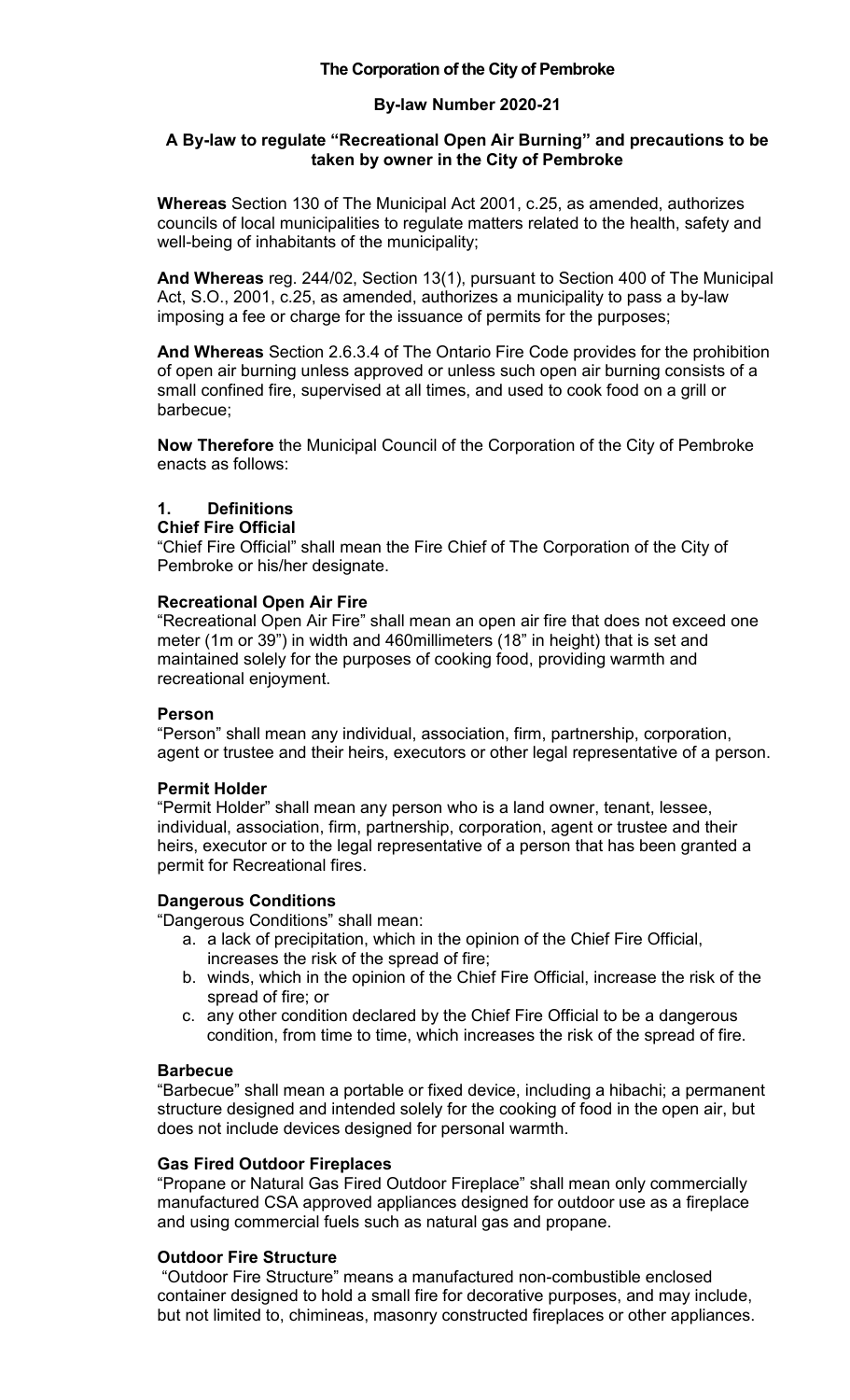#### By-law 2020-21 Recreational Fire Pit

"Recreational Fire Pit" shall mean a non-combustible pit dug or build on or within the ground no larger than (1m or 39") in width and 460 millimeters (18" in height).

# Unauthorized Burning

"Unauthorized Burning" is burning outside of the regulations of this by-law and includes outdoor burning without permit including without following safety precautions within this By-law and shall be subject to penalties.

# **2. Barbecues**

Approval is not required from the Municipality or Chief Fire Official for the use of a barbecue to cook food. Barbecues being used to cook food shall be attended, controlled and supervised at all times.

# 2.1 Approved Fuels

The only approved fuels for use in barbecues are commercially produced charcoal, briquettes or other commercial fuels such as natural gas and propane gas that are intended for the purposes of cooking.

# **3. Recreational Fires – Regulations**

All persons who set/maintain an open-air fire for recreational purposes shall comply with the following regulations:

- a. No person shall have a recreational open-air fire without a burning permit. Recreational Open Air Burning fires will be permitted along the Ottawa, Indian and Muskrat Rivers on properties that front the water or within close proximity of same as determined by the Chief Fire Official and only when a permit to have such fire has been applied for and approved by the Chief Fire Official.
- b. The permit holder shall ensure that the Recreational Open Air fire is safe and does not cause a wildfire. The Permit Holder shall remain liable for any and all damage caused as a result of the fire.
- c. No person shall set or maintain a recreational fire except between the hours of 6:00 p.m. and 6:00 a.m.;
- d. No person shall burn materials other than commercially produced charcoal, briquettes or clean, dry seasoned wood free of chemicals, paint or stain;
- e. Recreational fires shall be confined to commercial, non-combustible containers or to a pit no larger than (1m or 39") in width and 460 millimeters (18" in height);
- f. The dimension of the fuel being burnt shall not be greater than the size of the container or fire pit and shall be totally confined within the container or pit at all times;
- g. A recreational open-air fire shall be confined to an area that is a minimum of four (4) meters from combustible structures or objects. Commercially noncombustible appliances and or fabricated appliances may reduce clearances with utilization of non-combustible materials;
- h. An effective extinguishing agent of sufficient size and with the capability of extinguishing the fire shall be at the site of the burning and be immediately available for use;
- i. Recreational open-air fire shall be attended, controlled and supervised at all times and shall be completely extinguished before the fire is left unattended.

# **4. Exceptions**

# **Municipal Exemption**

The City of Pembroke shall be exempt from the provisions of this By-law with respect to open-air burnings set for the purposes of educating or training individuals.

# 4.2 Special Events

Special events, as approved by the Chief Fire Official, shall be exempt. This will include the Recreational Campfires, as approved at Riverside Park Campground. All exemptions require an approved letter from the Chief Fire Official and may be subject to a site inspection and permit fee.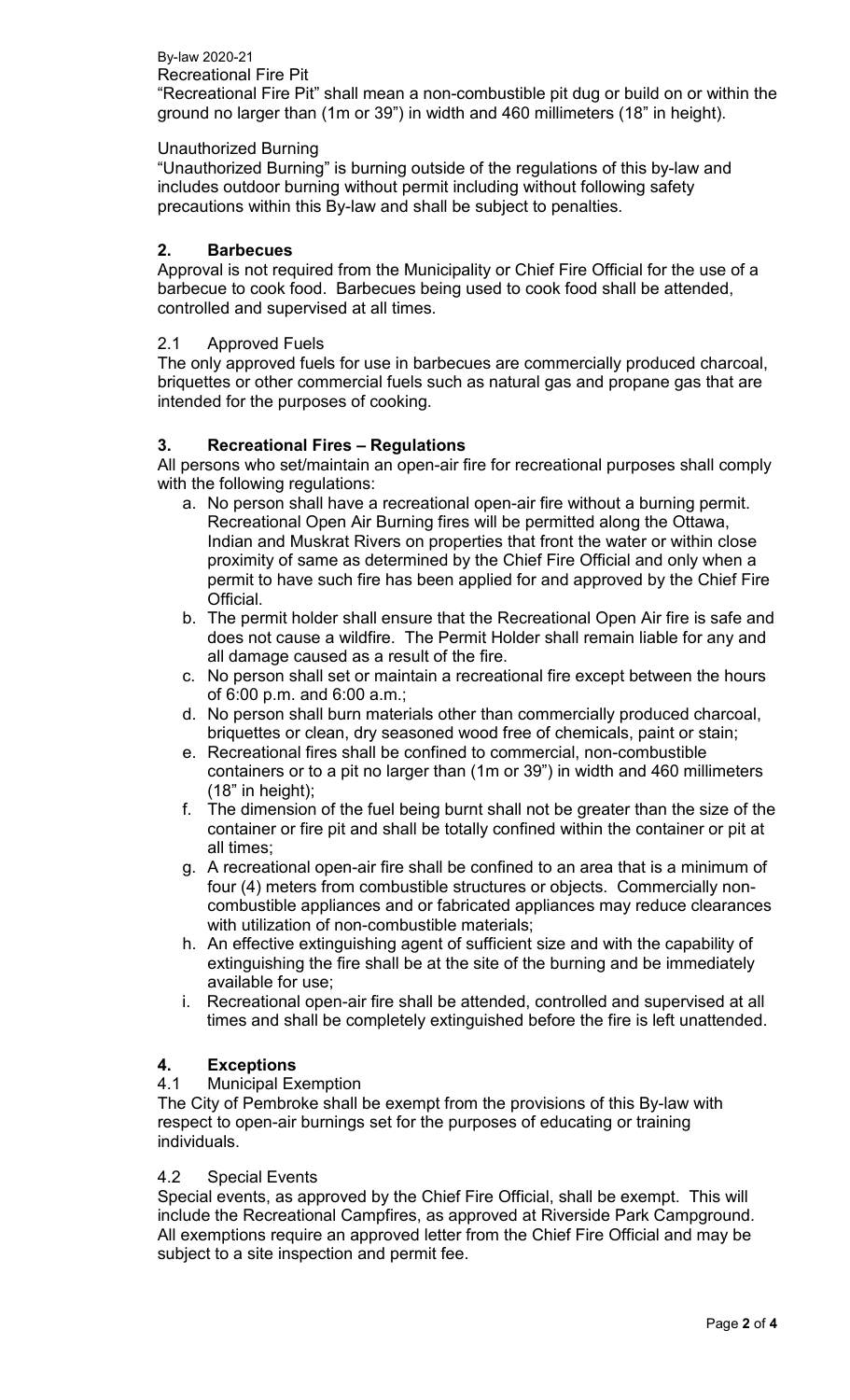By-law 2020-21

Two public fire pits will be available at Riverside Park for use by residents. Fire pits will be available from Victoria Day weekend to Thanksgiving. Reservations for use of the fire pits at no cost will be done through the office at the Kiwanis Fieldhouse or the Parks and Recreation Department. Hours of use are limited from 9:00 a.m. until 11:00 p.m. daily.

# 4.3 Gas Fired Outdoor Fireplaces

CSA Approved Natural Gas or Propane fuelled outdoor fireplaces are exempt only if all regulations for fire safety included within this by-law are adhered to.

# **5. Issuance of Permits**

# Permit – Inspection

At the sole discretion of the Chief Fire Official, a site inspection of the proposed burn location for a "Recreational Open Air Fire" may be undertaken. This inspection may include a drawing or require pictures to be taken prior to issuing a permit.

### 5.2 Permit Fees

The fee for the issuance of a "Recreational Open Air Burning Permit" will be as set by Council approved fees and charges schedule, which may be reviewed and changed from time to time. This permit is valid for one year from the date of issue and may be subject to an inspection prior to renewal.

Application and inspection fee payment shall be made at the Pembroke Fire Department.

# 5.3 Permit Withdrawal or Ban

The Chief Fire Official may withdraw a previously issued permit or ban recreational burning. In the event of any Permit withdrawn or Fire Ban, all persons shall immediately extinguish any existing Recreational Fires. In the case of a permit withdrawal or a fire ban there shall be no refund of permit fees.

# **6. Offences and Penalties**

6.1 Penalties

Any fine imposed or offence created by this by-law is subject to the provisions of the Provincial Offences Act, as amended.

### 6.2 Offences

Any person who contravenes any provisions of this by-law is guilty of an offence and is liable to the fine or penalties set in Schedule "A" of this by-law and section 61 of the Provincial Offences Act, R.S.O. 1990, c.P33.

# **7. Repeal & Enactment**

### **Repeal**

That By-law 2012-60 and any other by-law inconsistent with the provisions contained in this by-law are hereby repealed.

### 7.2 Enactment

This By-law shall take effect and become in full force and effect upon the day of the third reading and passage thereof.

**Passed and Enacted This 16th Day of June 2020**

\_\_\_\_\_\_\_\_\_\_\_\_\_\_\_\_\_\_\_\_\_\_\_\_\_\_\_ Michael LeMay Mayor

Terry Lapierre Chief Administrative Officer/Clerk

\_\_\_\_\_\_\_\_\_\_\_\_\_\_\_\_\_\_\_\_\_\_\_\_\_\_\_